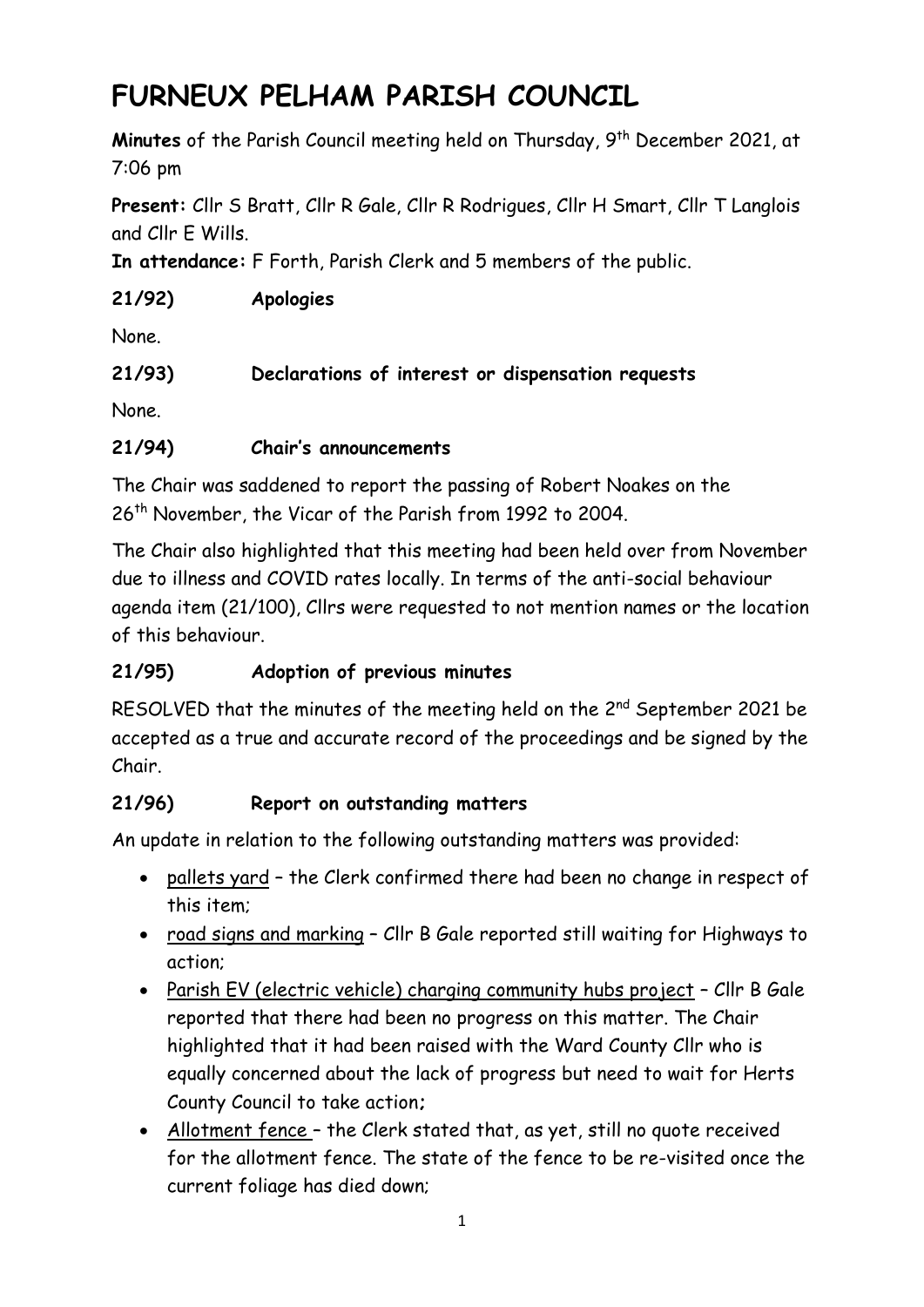• Barleycroft End – the Clerk reported that 2 residents and the Chair met with the Ward County Cllr and Highways on the 16<sup>th</sup> September. Residents raised the speeding issue and requested a SID. However, a covert traffic survey was required first to identify whether there is frequent speeding and establish where the site sits in the county priority of locations. Residents also requested a chicane device, like that in Braughing, a 'children crossing' sign near the pub for children going to the playground in the pub car park, a footpath opposite Cllr H Smart's house for children walking to school and further traffic calming between the school and Furneux Pelham Hall.

In terms of the layby opposite Millwrights Cottage, this has been priced for possible inclusion in the 2022/23 Highways budget.

Cllr H Smart commented that when the road was widened near his house in the 1980s, there was not enough space to add a footpath. He understood that the verge was owned by Herts County Council and the field above was in private ownership but he would confirm this. **Action:** Cllr H Smart;

- book swap shelter the Clerk highlighted that this was by The Brewery Tap and now operating. Cllr E Wills stated that a local resident had undertaken the renovation work required for free and it was agreed that a sign would be put up to thank and recognise his efforts. A competition for school children to design the sign be run. **Action: Cllr E Wills** It was also noted that book donations can be taken to the pub or left in a dome in the garden if the pub is shut;
- gifted land immediate improvement works the Clerk confirmed that the improvement works to the entrance were completed in October: new gate installed and the entrance way cleared; and
- bank the Clerk reported that changing the Parish Council's bankers from Barclays to Unity Trust was progressing.

## **21/97) Solar farms and battery facilities**

The Chair summarised the actions taken by the Parish Council since the last meeting in relation to solar farms and battery facilities. His full report is at Appendix A and the key actions the Parish Council had taken were:

- contributed to the funding of a publication entitled "The problem with solar farms – factors that should be considered in determining applications" which was provided to the local planning authorities;
- co-signed a letter to 3 local MPs urging them to note local opposition to solar developments;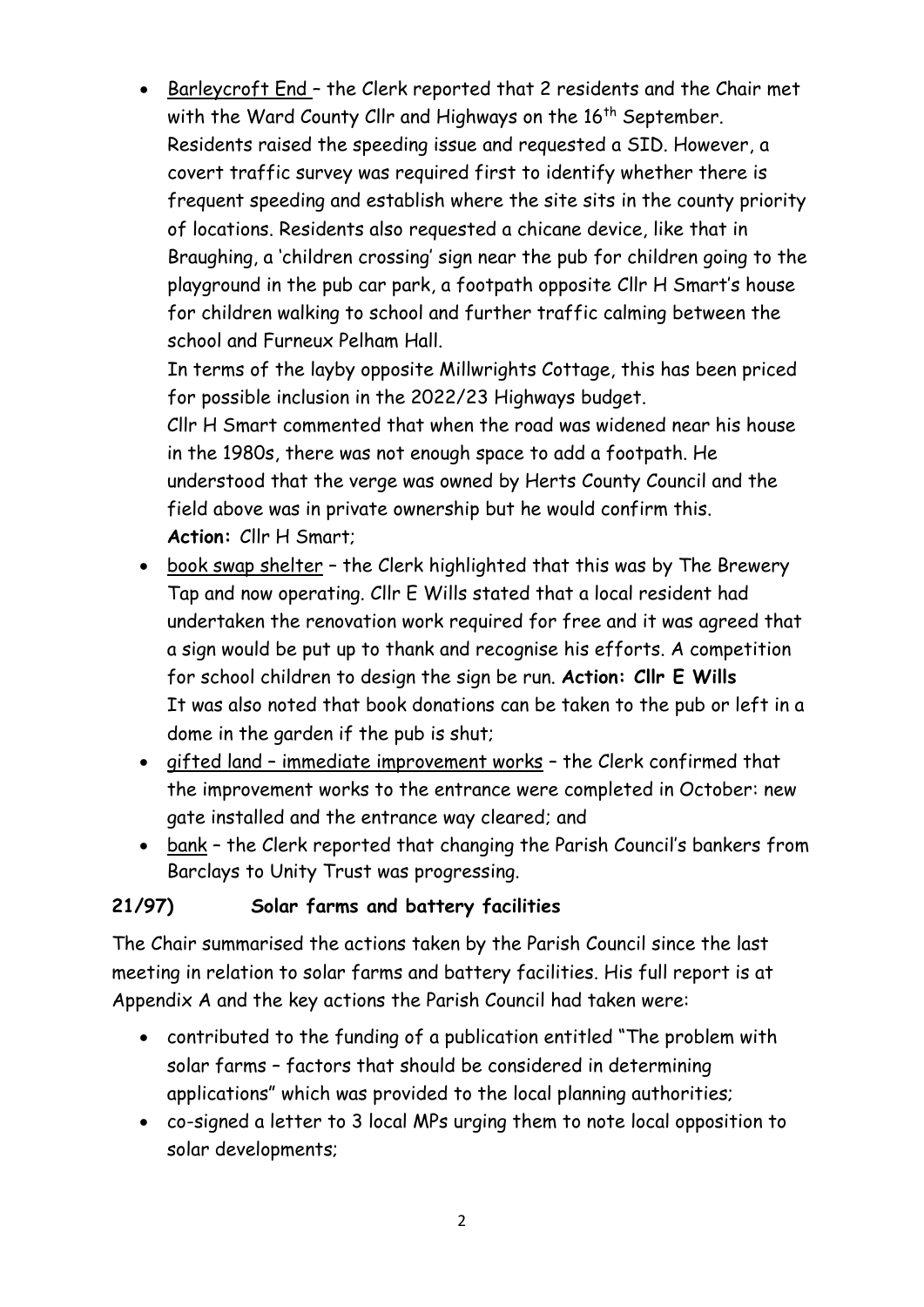- attendance at a Planning Forum hosted by East Herts Council where views were sought on two generic questions relating to solar developments; and
- submission of a detailed objection to the re-consultation of the planning application for Greens Farm.

## **21/98) Gifted land**

The following options had been received or were discussed for the future use of the gifted land:

- lease to the Riding for the Disabled Association;
- graze sheep;
- leave to nature maybe with planted trees to create a woodland rich in wildlife;
- planted trees with a clearing for bench or benches to sit on;
- plant fruit trees;
- develop a nature trail for children;
- rent to dog walkers;
- rent to beekeepers; or
- plant some trees and rename the land "Jubilee field" in recognition of the Queen's Platinum Jubilee.

Note – covenants on the land need to be taken into account when deciding the option(s) to pursue.

Following discussion, it was agreed to:

- continue seeking ideas on the future use of the land through the community magazine;
- organise the removal of the fly-tipped rubbish; and
- obtain some trees using the Queen's Green Canopy grant.

**Action:** Chair and Clerk

#### **21/99) Platinum Jubilee**

The Parish Council agreed that it would like to recognise the uniqueness of the Platinum Jubilee and ideas were discussed. Further information was needed to determine what would be done, particularly in relation to the role the Parish Council could take in respect of lighting a beacon as well as any risk and financial implications.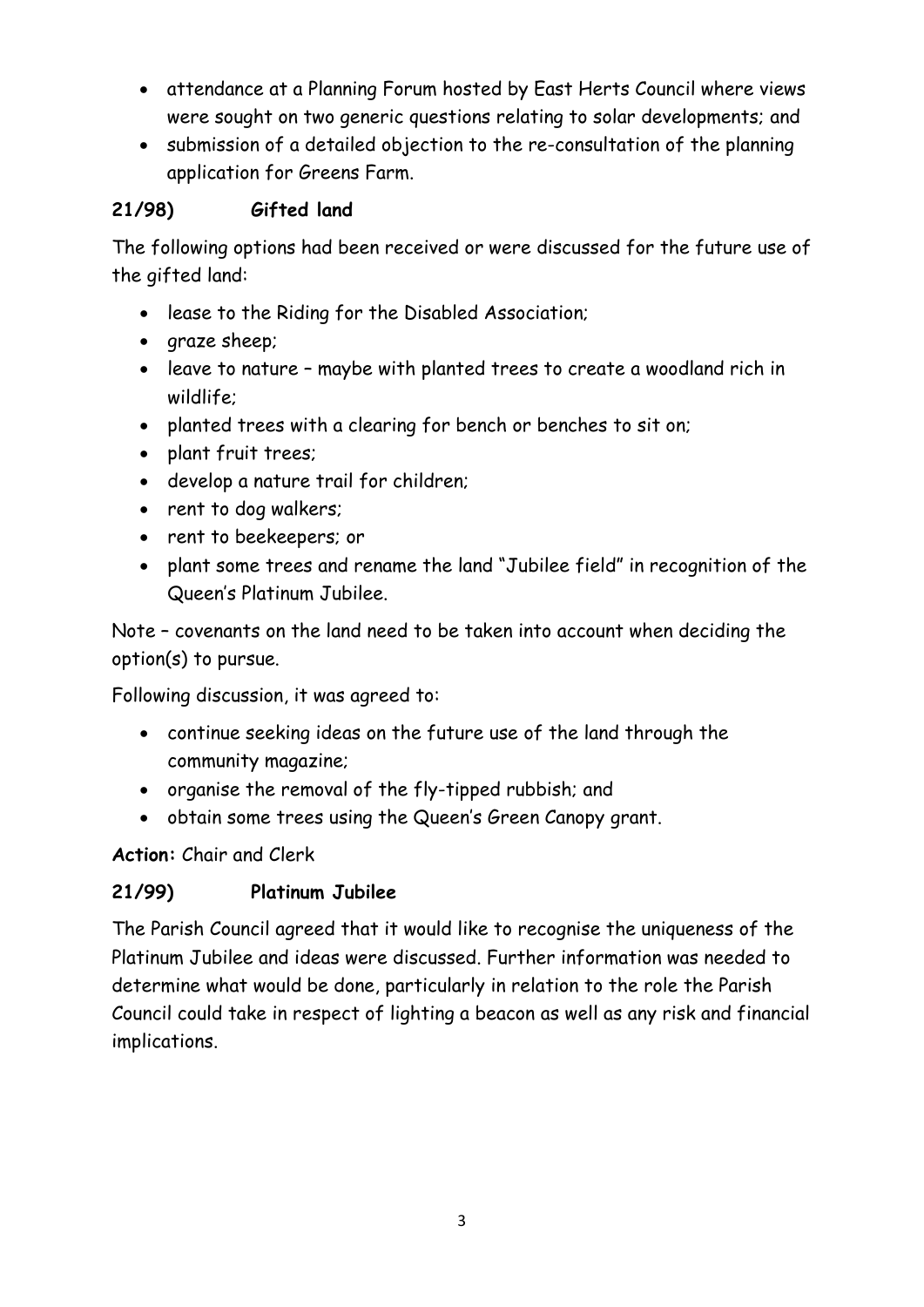# **21/100) Anti-social behaviour**

The Chair reported that a neighbourly dispute had been bought to the attention of the Parish Council. In discussion, it was noted that this was a Police matter and that the Police were involved. All Cllrs were sympathetic to the concerns raised but the Parish Council had no legal powers to intervene. It was agreed that Cllrs would provide expertise, in a personal capacity, if they could.

## **21/101) Finance**

## a. Update on current financial position

The financial statement for the current position was noted. The Clerk highlighted that the grant for the village playground, mentioned at the July meeting, had been received and paid on.

In terms of specific payments, the Clerk reported that since the last meeting, £600 had been paid to Country Garden Care for the entrance to the gifted land and her salary for two months. In addition, cheques would be signed following the meeting for the allotment costs agreed at the last meeting (£89.61) and the grant mentioned above (£2,020).

b. Initial budget for 2022/23 and initial Forward Financial Plan 2022/23 to 2026/27

The Clerk highlighted that the initial budget and forward financial plan had been derived by updating the prior plan with knowledge of the expected outrun for the current financial year and any known changes impacting on the new financial year. In addition, she highlighted that the overarching principle for the forward financial plan was to maintain an "available to spend" balance of around £4,000, with the precept being at a level that, together with the small amount of income generated, was sufficient to cover in-year costs.

The Clerk proposed that the precept was increased by £500 to enable a step change to the balance level referred to earlier. Other key factors to note were:

- that the Parish Council was no longer receiving a windfall sum via the New Homes Bonus as East Herts Council were no longer paying this; and
- with the gifted land to manage, additional costs are anticipated which will be clarified following the earlier discussion on the future use of this land. (Minute ref: 21/98)

It was noted that the precept would be determined at the next meeting.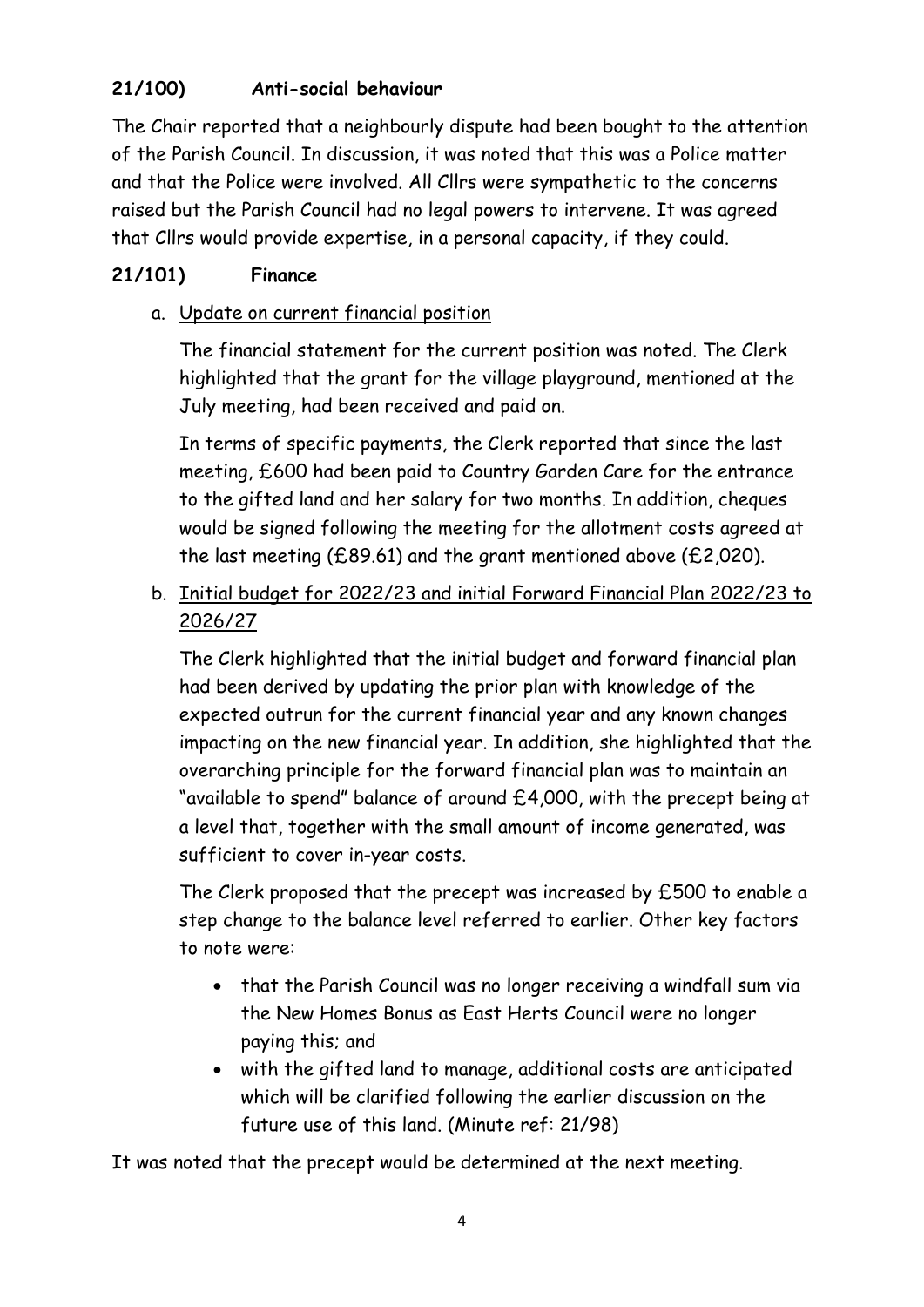# **21/102) Police**

The Clerk reported that PCSO Leon de Bruyn had been unable to attend the meeting, but he had provided the following information:

- no specific crimes had been reported;
- recent increase in thefts from motor vehicles seen as the festive season is approached. Everyone is reminded to ensure cars are locked, even on driveways, all valuable items are removed from within and any 'keyless entry' keys are out of range;
- residents are encouraged to join OWL, the communication system which supports Neighbourhood Watch; and
- the police are interested in details of local community events, no matter how small, so the Safer Neighbourhood Team can attend to engage with the community. Details of any such event can be provided to the Clerk to pass on.

## **21/103) Update from East Herts Council (EHC)**

None.

## **21/104) Planning**

The Clerk reported that since the last meeting, four applications had been considered and one application had been granted permission.

Details of all applications are on the Parish Council's website and those since the last meeting are detailed in Appendix B.

## Ratify decision to submit further objection re Green's Farm

RESOLVED to ratify the objection submitted in respect of the re-consultation of planning application 3/21/0969/FUL.

The objection is detailed in Appendix C and was shared with Protect the Pelhams at the time.

## East Herts Council's Planning Forum

Following on from the Chair's comments earlier regarding East Herts Council's Planning Forum, the Clerk explained that East Herts Council Planning provided information about the national changes coming through National Planning Policy Framework and the Planning White Paper as well as local changes in terms of a planning policy update. In addition, the Head of Planning provided an update on the delivery of their service.

This will be a regular event and the next Forum is scheduled for 24<sup>th</sup> March 2022.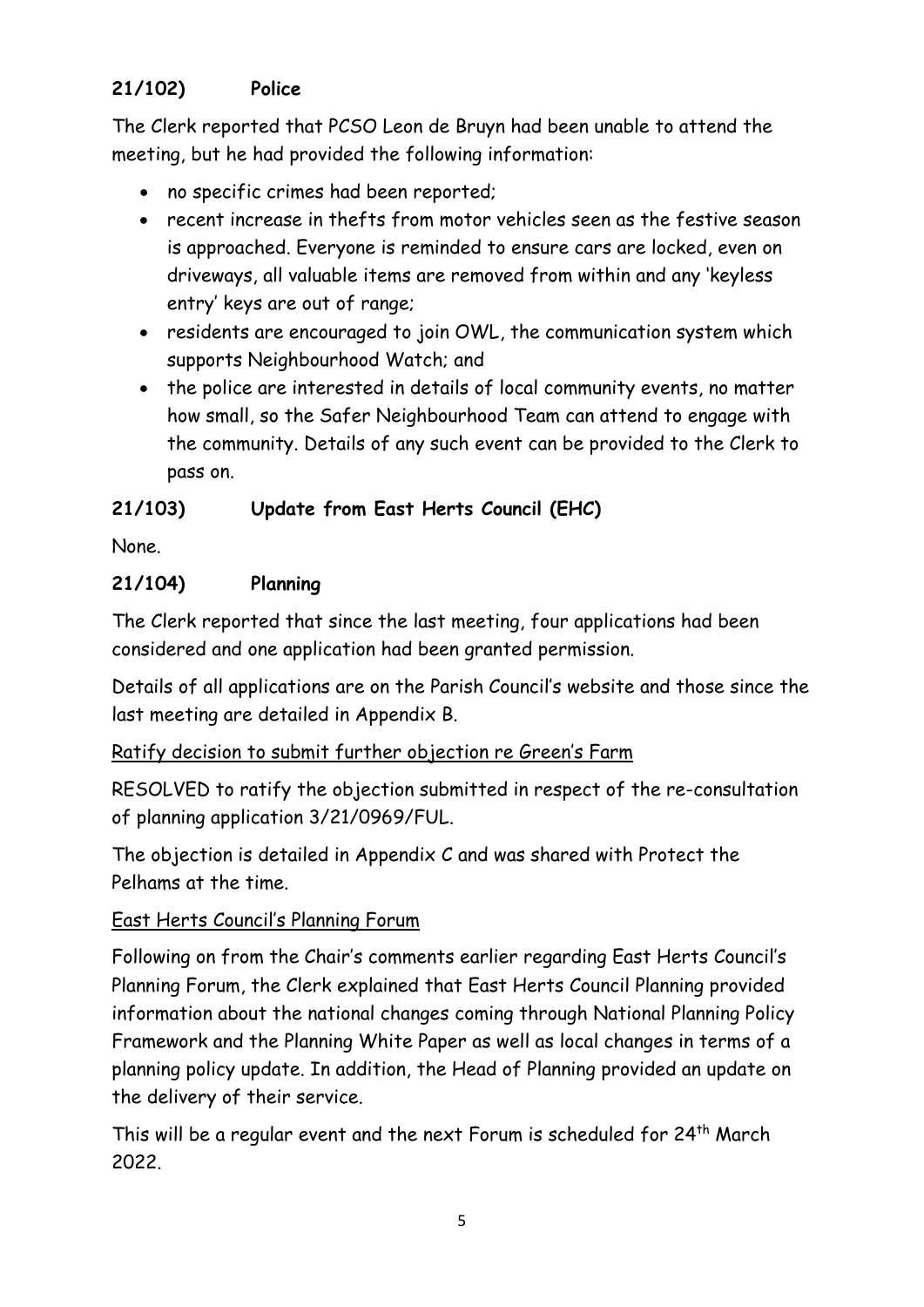# **21/105) Councillor updates**

Cllr E Wills reported that he was storing a tonne of winter salt in his garage that was available for local organisations to use in areas that are not gritted. He would work with these organisations to distribute the salt.

Cllr E Wills also highlighted that East Herts Council were now accepting Community Grant applications. He had passed the information on to a Village Hall representative as upgrades to halls are viewed favourably by East Herts.

Finally, Cllr E Wills suggested that the Parish Council website could become more of a community website. Cllr H Smart highlighted that the Parish Council's website needed to comply with statutory requirements.

Cllr B Gale outlined frustration that Gigaclear were digging up the road near him for the third time in 3 years, especially as the recent work had not been notified in advance.

Cllr T Langlois reported that she had secured "Bags of Kindness" again this year for distribution locally.

Cllr H Smart commented that he expected COVID to have an impact for at least another year.

## **21/106) Clerk's information**

The Clerk reported on the following matters:

- meeting dates for 2022 have been circulated to all Cllrs and available on the website;
- Chair and Clerk had attended the latest East Herts Council engagement event with town and parish councils. Presentations included:
	- o an introduction to the new "Parks and Open Spaces Strategy 2022- 2027" being approved by full council next March;
	- o an update on East Herts leisure projects (Grange Paddocks and Harthams); and
	- o an update, including statistics, on the action East Herts is taking in relation to climate change as well as an electric vehicle (EV) update. As already known, EV charging infrastructure in rural areas is limited and information provided that feasibility work was starting with a range of interested parties. The Clerk highlighted that the site visit at Furneux Pelham had still not been undertaken;

[Any interested Cllr can obtain the slides from the Chair or Clerk]

• London Luton Airport Limited had changed its name to Luton Rising to remove the confusion with London Luton Airport Operations Ltd – the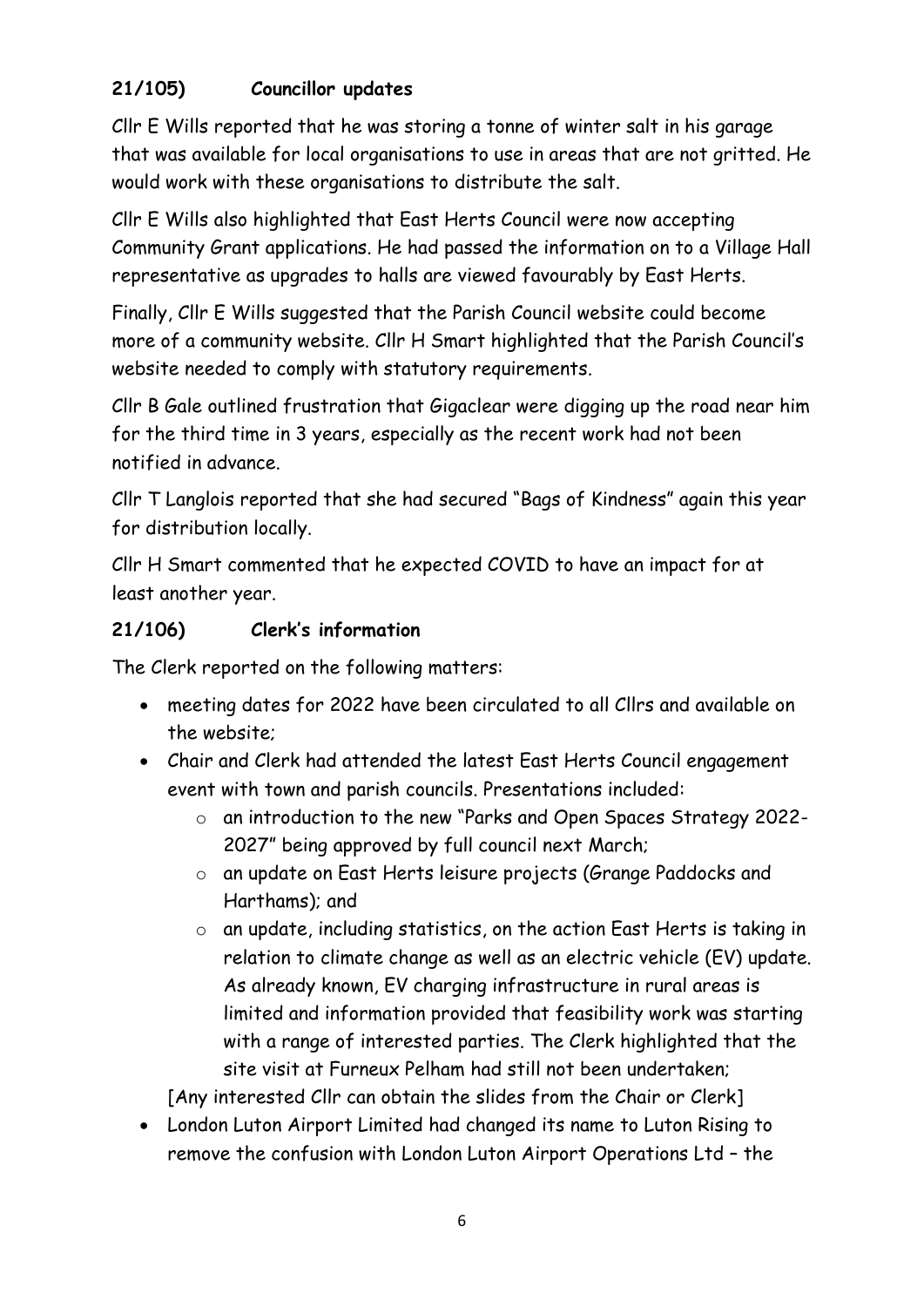company that operates the airport. In addition, Luton Borough Council recently approved the airport's expansion to 19 million passengers;

- Manchester Airport Group had applied to lift restrictions on night flights at Stansted Airport. The previous "Stop Stansted Expansion" had been renamed as "Stansted Airport Watch" and were co-ordinating work to oppose this application. In addition, the work of the national airspace modernisation programme was continuing, looking at revising local flight paths;
- the closing date for the East Herts Community Grants, mentioned earlier by Cllr E Wills was 4<sup>th</sup> January.

#### **21/107) Residents comments**

#### Bus shelter book swap

A resident commented that this "library" was wonderful but raised the concern that, given the openness of the bus shelter, that the books would be damp and mouldy.

#### Solar developments

A resident highlighted that there were 3 planning applications covering the solar development at Battles Farm and offered to provide the relevant application numbers. In addition, it was noted that the screening applications were still outstanding.

Another resident drew attention to the results of the survey that had been completed, highlighting that 64% across Stocking Pelham and Furneux Pelham were against these local solar developments. The Chair commented that this had been reflected in the objection submitted by the Parish Council to the re-consultation of the Green Farms planning application.

It was noted that Brent Pelham had undertaken its own survey.

A resident also commented that topsoil is removed to make the ground more stable for solar panels which could compromise the reinstatement of land after 40 years. It could also result in the land being considered as a brownfield site and at risk of being developed for housing.

#### Whitebarns Lane

A resident reported that Ombudsmen had concluded that Herts County Council were not at fault. Following receipt of that decision, the issue has now been raised with East Herts Council's Head of Planning, with a number of other people being copied in.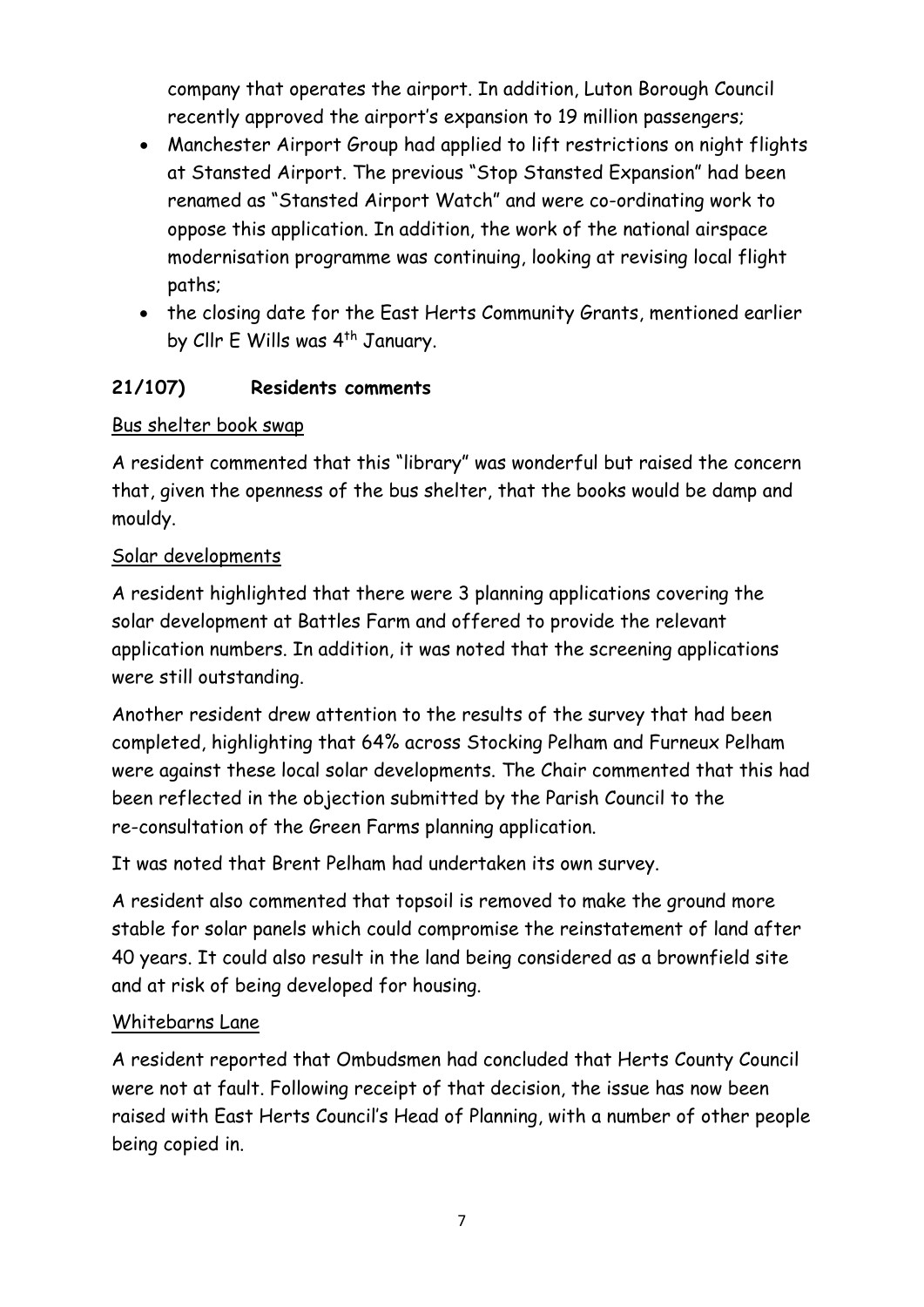In discussion, it was agreed that Clarion should be expected to pay for the Lane to be maintained.

#### Violets Lane signpost

A resident highlighted that the Police closure sign had been taken down which had been effective. It was also noted that a Statutory Instrument would be required in order to close the Lane, the ultimate solution.

## **21/108) Next meeting**

Confirmed that the next meeting of the Parish Council would be held on 13<sup>th</sup> January 2022 at 7 pm in the Village Hall.

The meeting ended at 8.45 pm.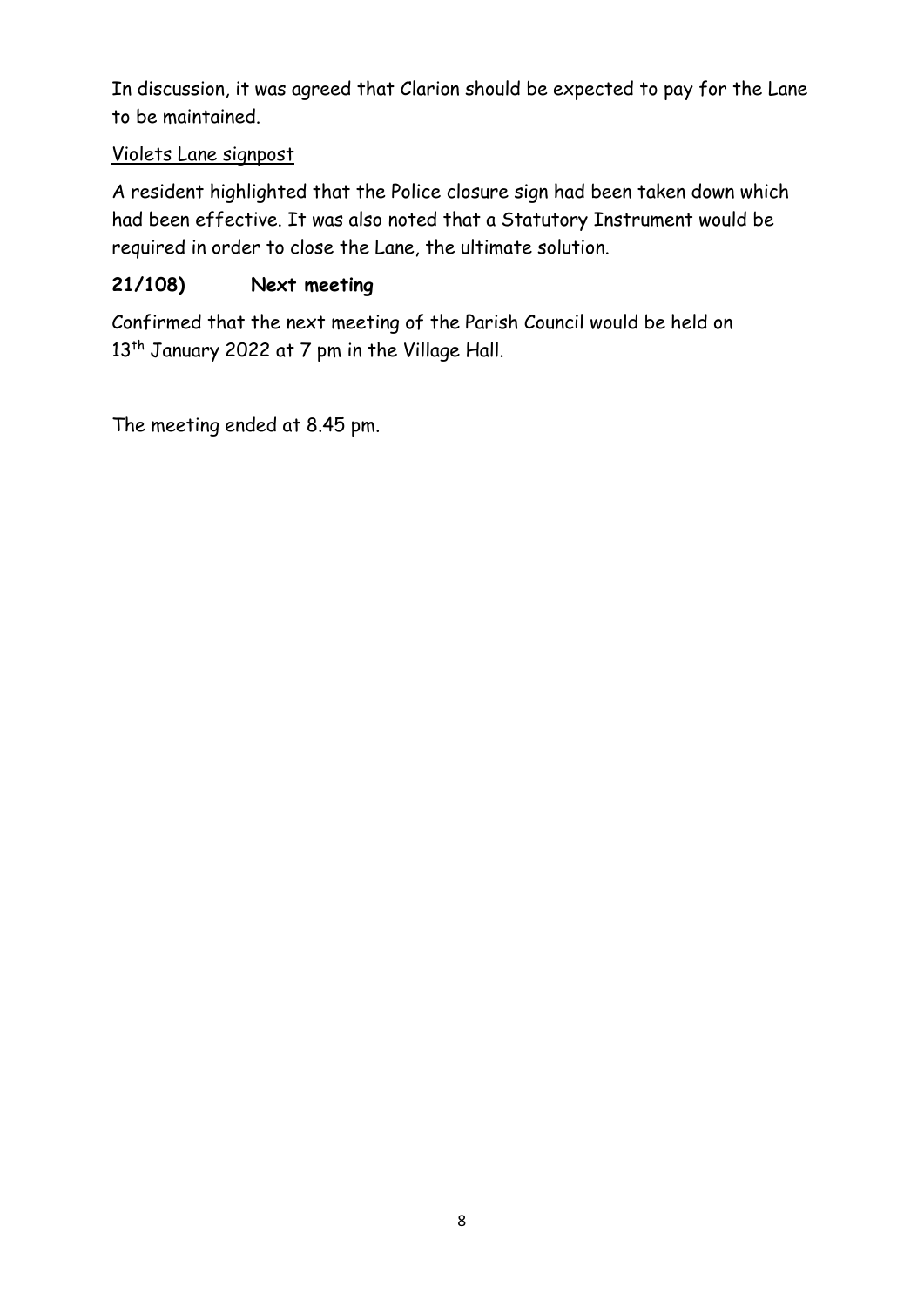#### **Chair's update on Solar farms and battery facilities**

The Chair summarised the Parish Council's recent actions regarding the application to build a battery storage unit north of Green Farm and the intent to establish several solar farms locally.

After review of a draft version by Cllrs, the Parish Council agreed, in association with several other Parish Councils and interested parties, to part-fund a publication entitled "The problem with solar farms – factors that should be considered in determining applications", copies of which have been delivered to all members of East Herts and Uttlesford Development Management Committees.

The Parish Council co-signed, along with several other local parish councils, a letter to three local MPs, urging them to note the opposition of many of their constituents to these solar developments and in particular to ensure that decisions take into account the cumulative impact of multiple planning applications.

The Parish Council declined to sign a further multi-council letter to Kemi Badenoch, MP for Saffron Walden, on grounds that it did not fully reflect the Parish Council's view and in places did not strike an appropriate tone.

The Clerk and Chair attended a Zoom meeting with East Herts Council planners and councillors from town and parish councils within East Herts on 30<sup>th</sup> September, where the Clerk posed two generic questions asking for the planners' view on solar applications. Responses appeared pre-scripted and not particularly insightful.

With specific reference to the application to establish a battery storage facility to the north of Greens Farm, the Parish Council noted that it had been re-consulted, following a response by the applicant's agent. The Parish Council lodged another objection which the Chair covered in more detail:

- 1. the Parish Council reiterated its objection to the proposed access along the lane through Upper East, the absence of the visibility splay required by Hertfordshire Highways at the access point, and the creation of a site exit along a footpath without an appropriate splay;
- 2. during the build phase, the Parish Council used information from an expert report commissioned by Protect the Pelhams (and kindly shared with us) to challenge the size of vehicles necessary to deliver the battery units, the number of likely HGV movements required and the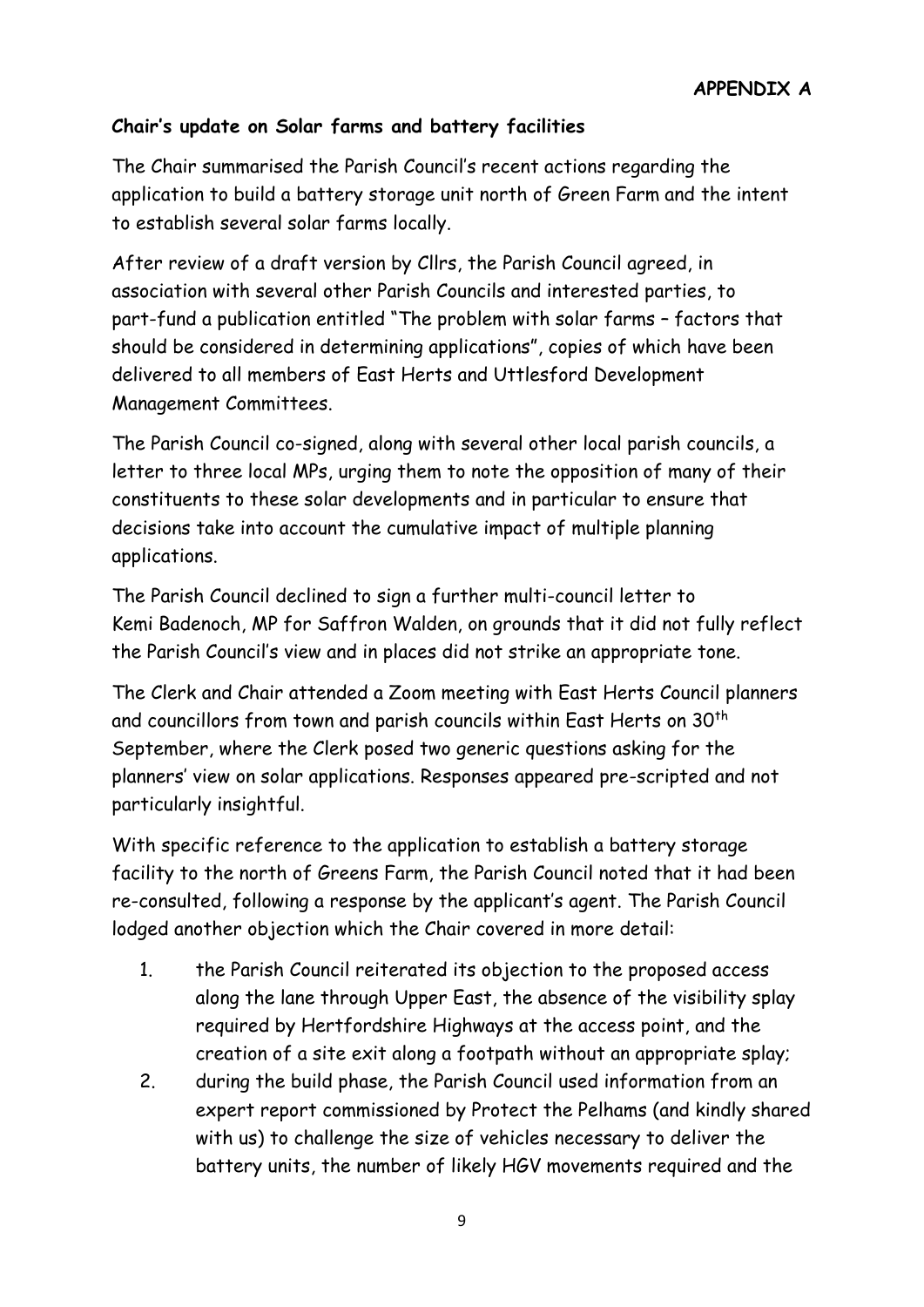adequacy of the proposed site road substructure to support these vehicles;

- 3. the Parish Council raised concerns over the ability of emergency services to respond to a potential incident at the facility, in terms of gaining rapid access, having sufficient water available in the event of fire, and having the expertise and specialist equipment needed to contain and address any emissions;
- 4. the Parish Council noted that the proposed noise mitigation did not commit to controlling noise levels within 5dB of the background level of 19dB, as any level greater than 5dB above background is likely to be intrusive; and
- 5. the Parish Council challenged the assertion that the battery facility was a standalone proposal, not linked to any potential future applications to locate solar farms nearby, a point also made by the Council for Protection of Rural England, who labelled this 'disingenuous' or not completely true.

Finally, the Parish Council asked planners to note the several hundred objections to the application by local residents, to take full consideration of comments made by other statutory consultees such as Hertfordshire Highways and East Herts Environmental Health, and to determine the application at Development Management Committee rather than by individual case officer.

Looking forward, the Chair noted that an application for a 196-acre solar farm had been made to Uttlesford District Council in November, to which eleven residents in Furneux Pelham had already objected. He noted that the closing date for objections was  $17<sup>th</sup>$  December and asked Cllrs to review the application, to notify the Clerk if they thought that an objection should be made, and if so to identify any key points to use.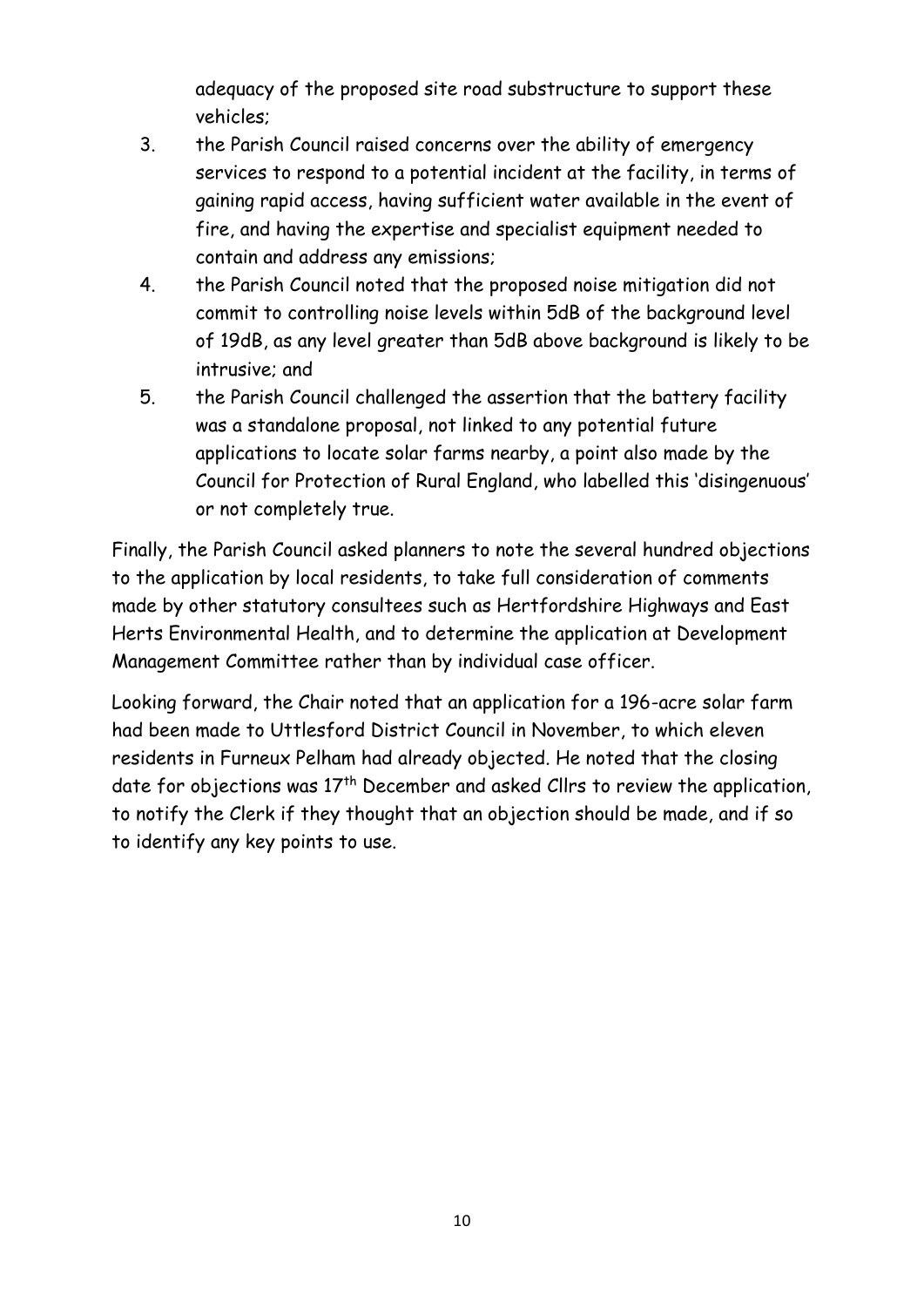#### **Planning applications since the last meeting detailed below:**

**3/21/0969/FUL** – Construction of a 50MW battery energy storage system facility and associated access, landscaping and other infrastructure works at Land at Greens Farm: **Application re-considered**

**3/21/2183/LBC** – Replacement of two windows at Cockerel Cottage, The Causeway: **Application considered | Permission granted**

**3/21/2410/HH** – Demolition of single storey side extension and conservatory; erection of single storey side extension with canopy, and double storey side extension, incorporating Juliet balconys at Clay Chimneys House, Furneux Pelham: **Application considered**

**3/21/2679/HH** – Removal of conservatory; construction of single storey rear extension; new ground floor side window opening at Old Mill House, The Street: **Application considered**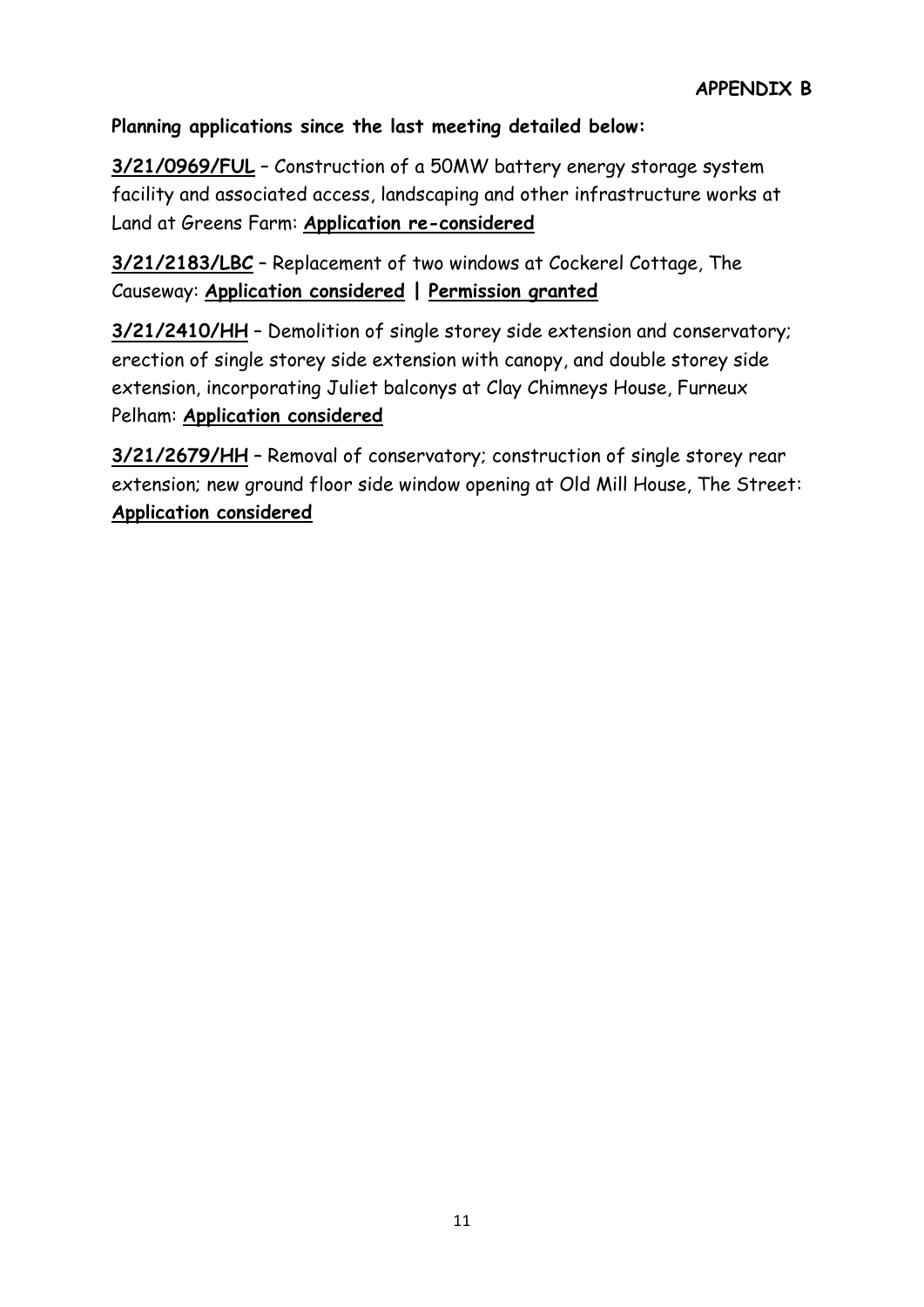# **3/21/0969/FUL | Construction of a 50MW battery energy storage system facility and associated access, landscaping and other infrastructure works at Land At Greens Farm East End Stocking Pelham Buntingford Hertfordshire SG9 0JU**

Furneux Pelham Parish Council reiterates its objection to the proposed access by HGVs along the minor road between Manuden to Furneux Pelham. Where this road passes through Upper East End, it is a narrow single-track road, suitable only for small vehicles. It is too narrow to allow two small vehicles to pass each other, let alone two HGVs, there is no footpath for pedestrians and no safe passage for cyclists and equestrians when faced with an HGV. The proposed entry access point is on a sharp bend on an unrestricted road and a spurious argument based on typical speeds is put forward to justify not building the appropriately safe access splays required by Herts County Council. The proposed route out of the site is along a track between farm buildings designated as a public footpath and this proposal does not have the approval of the appropriate authority. In addition, visibility displays are not proposed at the exit onto the public highway.

The Parish Council is also aware of the report from a transport consultant commissioned by 'Protect the Pelhams', Bruce Bamber of Railton Transport TPC Ltd, and communicated to you separately by them. This raises multiple issues, for example, the size of the vehicles necessary to bring the battery units to the proposed site, the inadequacy of the hard standing on the site itself and the rationale for the number of vehicle movements necessary to establish the facility during the build period, the report concluding that these have been very significantly underestimated.

Taken as a whole, Parish Council finds this application raises more questions than it answers.

In addition, the Parish Council raises the following matters of concern:

• the risks associated with the facility have not been assessed, particularly in relation to disaster planning. For example, it is not evident that the local fire services were involved in the development of this application to ensure that any risk of a fire would be adequately managed, in terms of access to the proposed site for emergency vehicles, the availability of sufficient water and the equipment needed to control any potential noxious emissions;